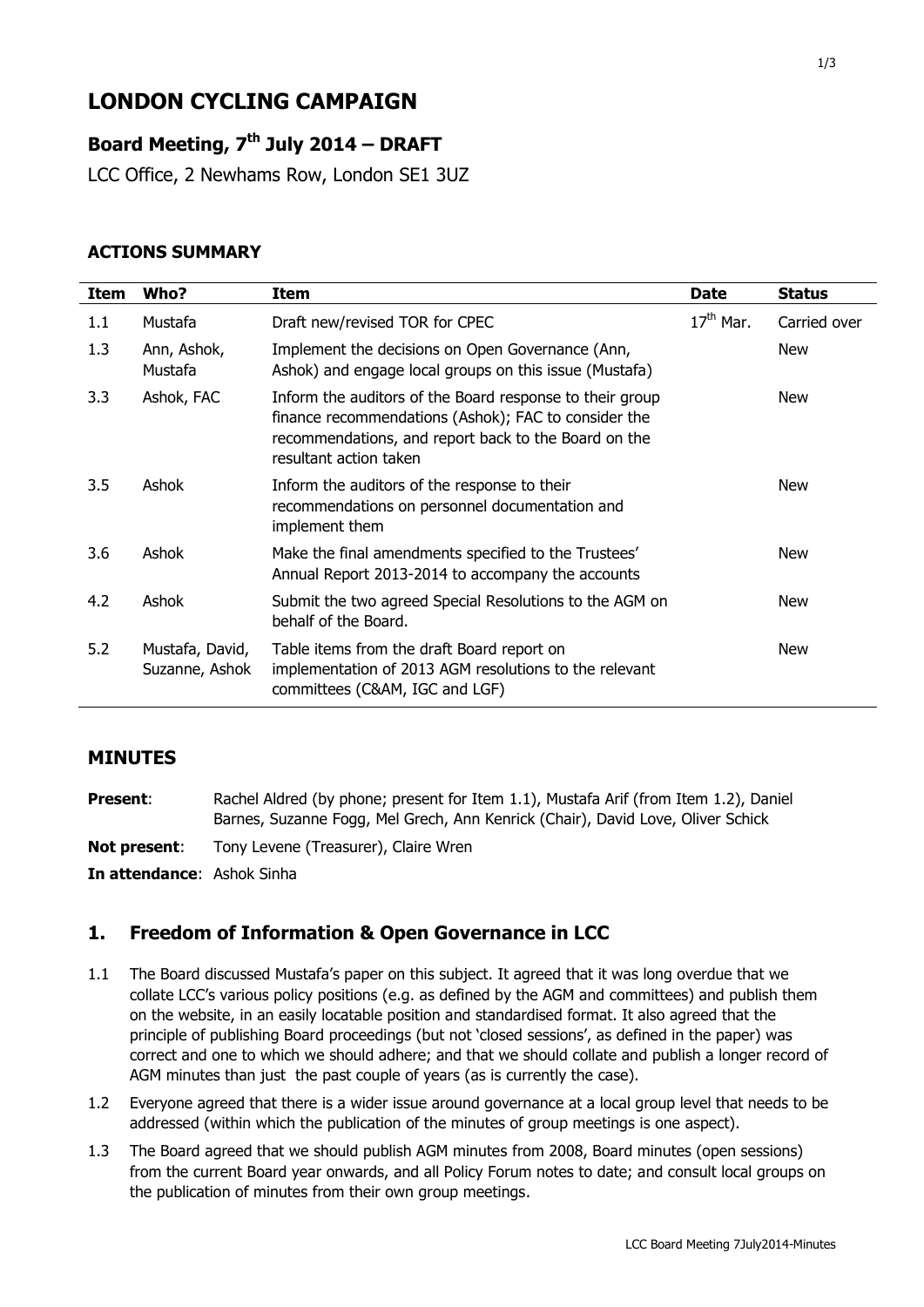#### **Actions:**

- Ann to check the past minutes from the current Board year and identify items to be treated as closed sessions.
- Ashok to ensure the specified papers are posted.
- Mustafa to engage local groups (starting with the Local Groups Forum) on the matter of publishing their own minutes.

## **2. Minutes of the 12 th May 2014 Meeting (Accuracy & Matters Arising)**

- 2.1 Attendance: Mel was present in person (not by phone).
- 2.2 Item 1: " $17<sup>th</sup>$  March" should read " $12<sup>th</sup>$  May".
- 2.3 Cyclenation-CTC annual conference 2014: Suzanne informed the meeting that this conference in now scheduled for November.

### **3. Audited Accounts, Chair and Trustee Annual Reports, 2013-2014**

- 3.1 Ashok presented the accounts, reports and auditors' management letter, noting that we overall we have been given a clean bill of health; two items (below) have been identified in the letter as needing consideration. He thanked the auditors for the finance team for their diligence and hard work and Ann signed the accounts.
- 3.2 The first of the two items for consideration related to group bank accounts, with the auditors recommending (verbatim):
	- That a policy for auditing the local groups is implemented by head office. For example, the policy could include a spot check on a sample of local groups each year, or a targeted review of specific items shown on the annual return. In addition, we recommend that local groups are asked to submit supporting documentation for any particularly large transactions in the year along with the bank statements.
	- That discussions are started in relation to the reserves held by the local groups and whether the charity would be legally authorised to utilise these funds. In particular, the charity needs to establish whether the funds held by the branches can form part of the free reserves. This would, at the onset, require a review of the documentation from when the local groups were first set up and what the expectation of the local groups is in relation to these reserves.
	- That any local groups who currently have bank accounts that are not with Unity Trust are encouraged to transfer these balances into a Unity Trust account.
- 3.3 The Board agreed the following response: the trustees recognise that the money held by the charity's local groups forms part of the charity's finances and that the trustees must ensure there exist proper financial controls over local group accounts; the Finance & Admin subcommittee of the Board will consider the auditors' recommendations and put in place stronger financial procedures regarding local group accounts in the new financial year (2014-2015).

**Action**: Ashok to inform the auditors of the response; FAC to act as above and report to the Board on progress.

- 3.4 The second of the two items for consideration related to personnel files, with the auditors recommending (verbatim):
	- That a new starter policy is implemented, whereby proof of eligibility to work in the UK (such as a photocopy of a passport) is obtained as part of the induction process and that signed contracts are chased on a regular basis.